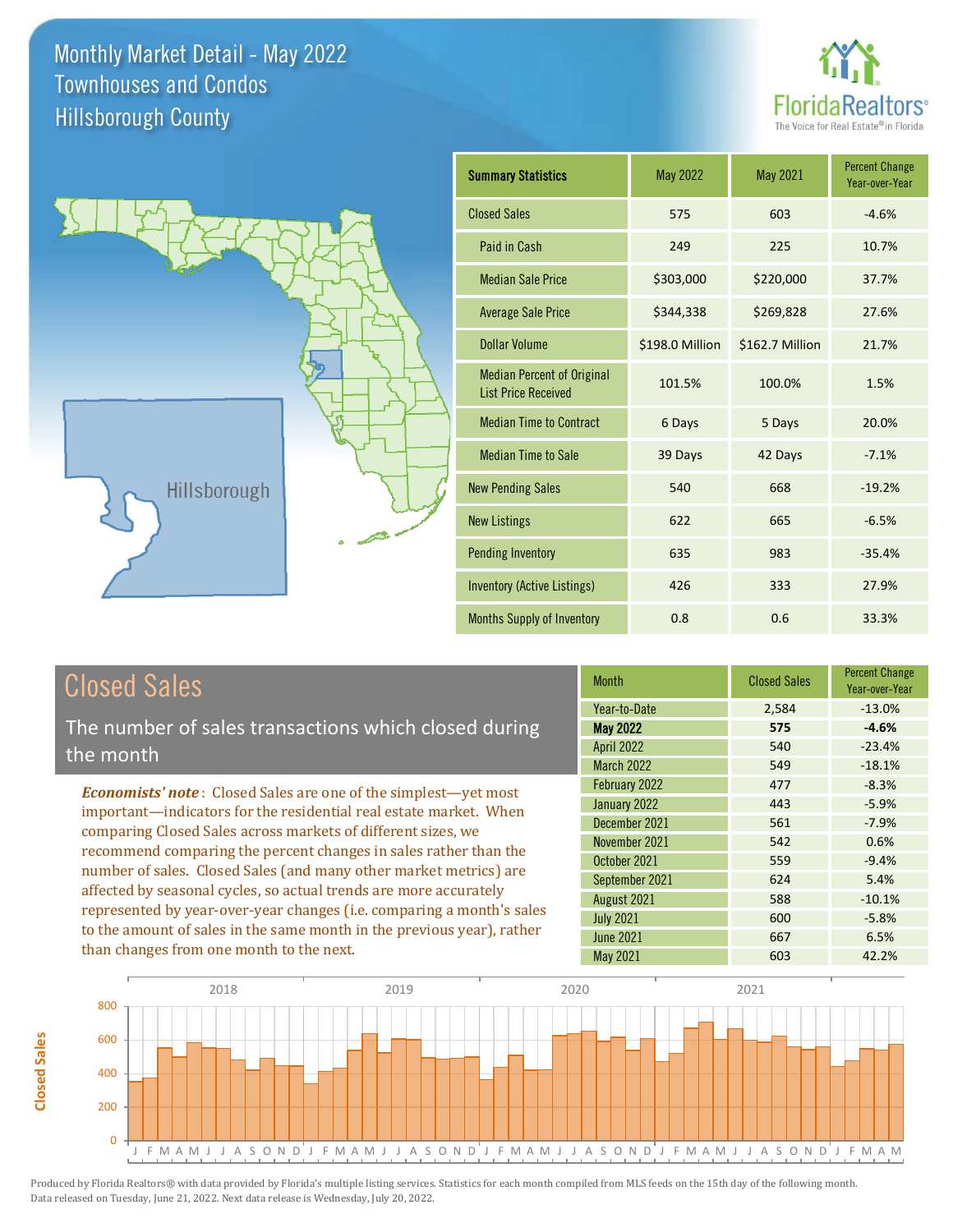

209 8.9%

230 27.1%

| Cash Sales                                                                     | <b>Month</b>      | <b>Cash Sales</b> | <b>Percent Change</b><br>Year-over-Year |
|--------------------------------------------------------------------------------|-------------------|-------------------|-----------------------------------------|
|                                                                                | Year-to-Date      | 1,096             | 5.9%                                    |
| The number of Closed Sales during the month in which                           | <b>May 2022</b>   | 249               | 10.7%                                   |
| buyers exclusively paid in cash                                                | <b>April 2022</b> | 214               | $-18.0%$                                |
|                                                                                | March 2022        | 251               | 16.7%                                   |
|                                                                                | February 2022     | 211               | 24.1%                                   |
|                                                                                | January 2022      | 171               | 4.3%                                    |
| <b>Economists' note:</b> Cash Sales can be a useful indicator of the extent to | December 2021     | 205               | $-4.7%$                                 |
| which investors are participating in the market. Why? Investors are            | November 2021     | 188               | 13.3%                                   |
| far more likely to have the funds to purchase a home available up front,       | October 2021      | 219               | 17.1%                                   |
| whereas the typical homebuyer requires a mortgage or some other                | September 2021    | 200               | 19.8%                                   |

J F M A M J J A S O N D J F M A M J J A S O N D J F M A M J J A S O N D J F M A M J J A S O N D J F M A M 0 50 100 150 200 250 300 2018 2019 2020 2021

# Cash Sales as a Percentage of Closed Sales

form of financing. There are, of course, many possible exceptions, so

this statistic should be interpreted with care.

The percentage of Closed Sales during the month which were Cash Sales

*Economists' note* : This statistic is simply another way of viewing Cash Sales. The remaining percentages of Closed Sales (i.e. those not paid fully in cash) each month involved some sort of financing, such as mortgages, owner/seller financing, assumed loans, etc.

| <b>Month</b>      | <b>Percent of Closed</b><br>Sales Paid in Cash | <b>Percent Change</b><br>Year-over-Year |
|-------------------|------------------------------------------------|-----------------------------------------|
| Year-to-Date      | 42.4%                                          | 21.5%                                   |
| <b>May 2022</b>   | 43.3%                                          | 16.1%                                   |
| <b>April 2022</b> | 39.6%                                          | 7.0%                                    |
| <b>March 2022</b> | 45.7%                                          | 42.4%                                   |
| February 2022     | 44.2%                                          | 35.2%                                   |
| January 2022      | 38.6%                                          | 10.9%                                   |
| December 2021     | 36.5%                                          | 3.4%                                    |
| November 2021     | 34.7%                                          | 12.7%                                   |
| October 2021      | 39.2%                                          | 29.4%                                   |
| September 2021    | 32.1%                                          | 13.8%                                   |
| August 2021       | 35.5%                                          | 20.7%                                   |
| <b>July 2021</b>  | 38.3%                                          | 34.9%                                   |
| June 2021         | 35.2%                                          | 10.7%                                   |
| <b>May 2021</b>   | 37.3%                                          | 45.1%                                   |

May 2021 225 225 106.4%

June 2021 235 235 18.1%

July 2021

August 2021

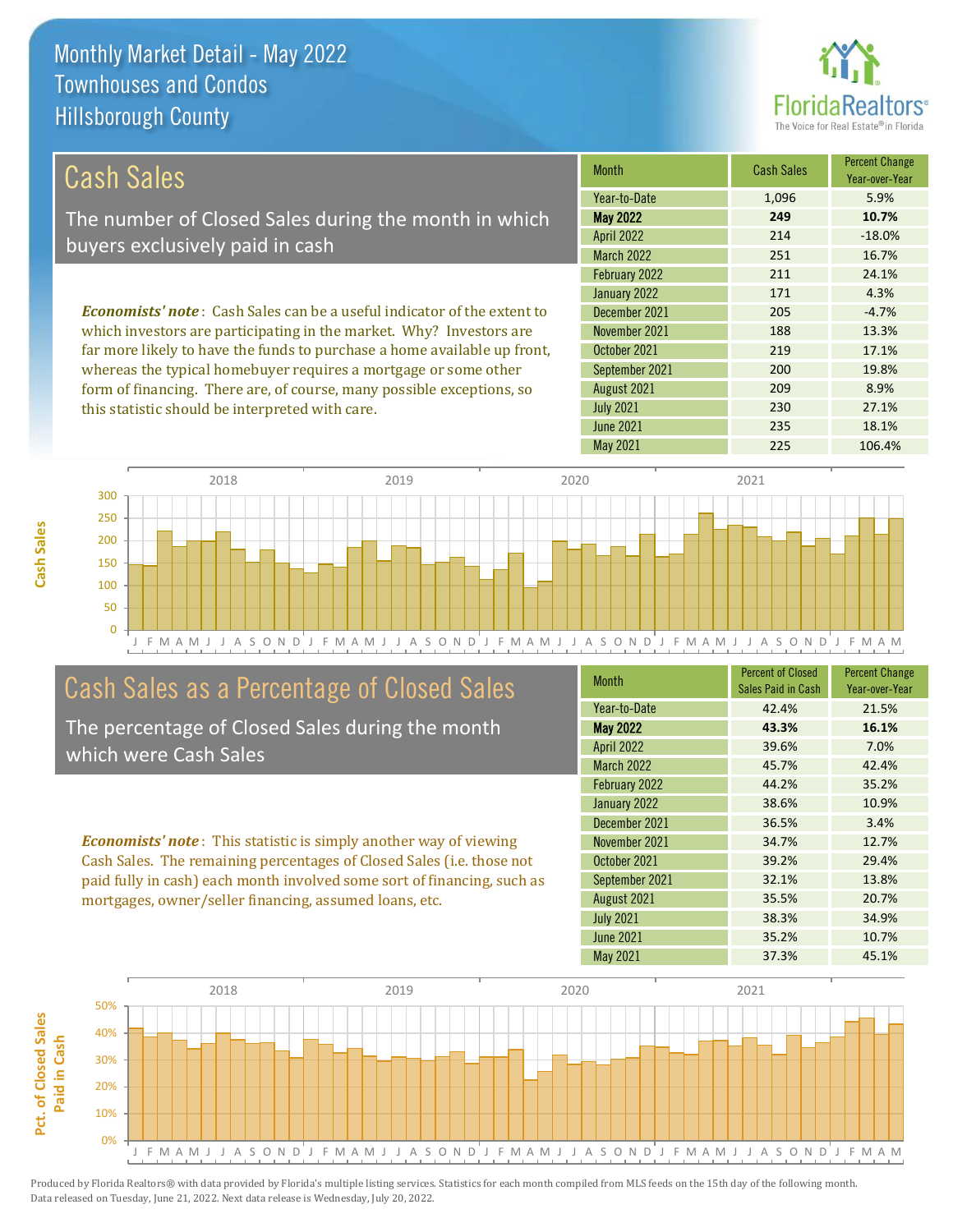

### *Economists' note* : Median Sale Price is our preferred summary statistic for price activity because, unlike Average Sale Price, Median Median Sale Price The median sale price reported for the month (i.e. 50% of sales were above and 50% of sales were below)

Sale Price is not sensitive to high sale prices for small numbers of homes that may not be characteristic of the market area. Keep in mind that median price trends over time are not always solely caused by changes in the general value of local real estate. Median sale price only reflects the values of the homes that *sold* each month, and the mix of the types of homes that sell can change over time.

| <b>Month</b>      | <b>Median Sale Price</b> | <b>Percent Change</b><br>Year-over-Year |
|-------------------|--------------------------|-----------------------------------------|
| Year-to-Date      | \$275,000                | 27.9%                                   |
| <b>May 2022</b>   | \$303,000                | 37.7%                                   |
| <b>April 2022</b> | \$281,400                | 25.1%                                   |
| <b>March 2022</b> | \$270,500                | 25.8%                                   |
| February 2022     | \$269,000                | 29.8%                                   |
| January 2022      | \$245,000                | 24.1%                                   |
| December 2021     | \$248,000                | 29.8%                                   |
| November 2021     | \$250,750                | 26.7%                                   |
| October 2021      | \$234,990                | 23.7%                                   |
| September 2021    | \$232,000                | 19.6%                                   |
| August 2021       | \$230,500                | 22.0%                                   |
| <b>July 2021</b>  | \$225,003                | 21.6%                                   |
| <b>June 2021</b>  | \$230,000                | 18.3%                                   |
| <b>May 2021</b>   | \$220,000                | 11.4%                                   |



### Average Sale Price

The average sale price reported for the month (i.e. total sales in dollars divided by the number of sales)

*Economists' note* : Usually, we prefer Median Sale Price over Average Sale Price as a summary statistic for home prices. However, Average Sale Price does have its uses—particularly when it is analyzed alongside the Median Sale Price. For one, the relative difference between the two statistics can provide some insight into the market for higher-end homes in an area.

| Month             | <b>Average Sale Price</b> | <b>Percent Change</b><br>Year-over-Year |
|-------------------|---------------------------|-----------------------------------------|
| Year-to-Date      | \$326,948                 | 19.8%                                   |
| <b>May 2022</b>   | \$344,338                 | 27.6%                                   |
| <b>April 2022</b> | \$337,907                 | 22.8%                                   |
| <b>March 2022</b> | \$321,091                 | 12.1%                                   |
| February 2022     | \$309,376                 | 9.0%                                    |
| January 2022      | \$317,198                 | 30.8%                                   |
| December 2021     | \$286,130                 | 21.4%                                   |
| November 2021     | \$292,473                 | 17.4%                                   |
| October 2021      | \$278,779                 | 15.8%                                   |
| September 2021    | \$270,932                 | 10.2%                                   |
| August 2021       | \$283,032                 | 15.1%                                   |
| <b>July 2021</b>  | \$273,695                 | 13.7%                                   |
| <b>June 2021</b>  | \$294,468                 | $-11.7%$                                |
| May 2021          | \$269,828                 | $-6.5%$                                 |



Produced by Florida Realtors® with data provided by Florida's multiple listing services. Statistics for each month compiled from MLS feeds on the 15th day of the following month.

Data released on Tuesday, June 21, 2022. Next data release is Wednesday, July 20, 2022.

**Average Sale Price**

Average Sale Price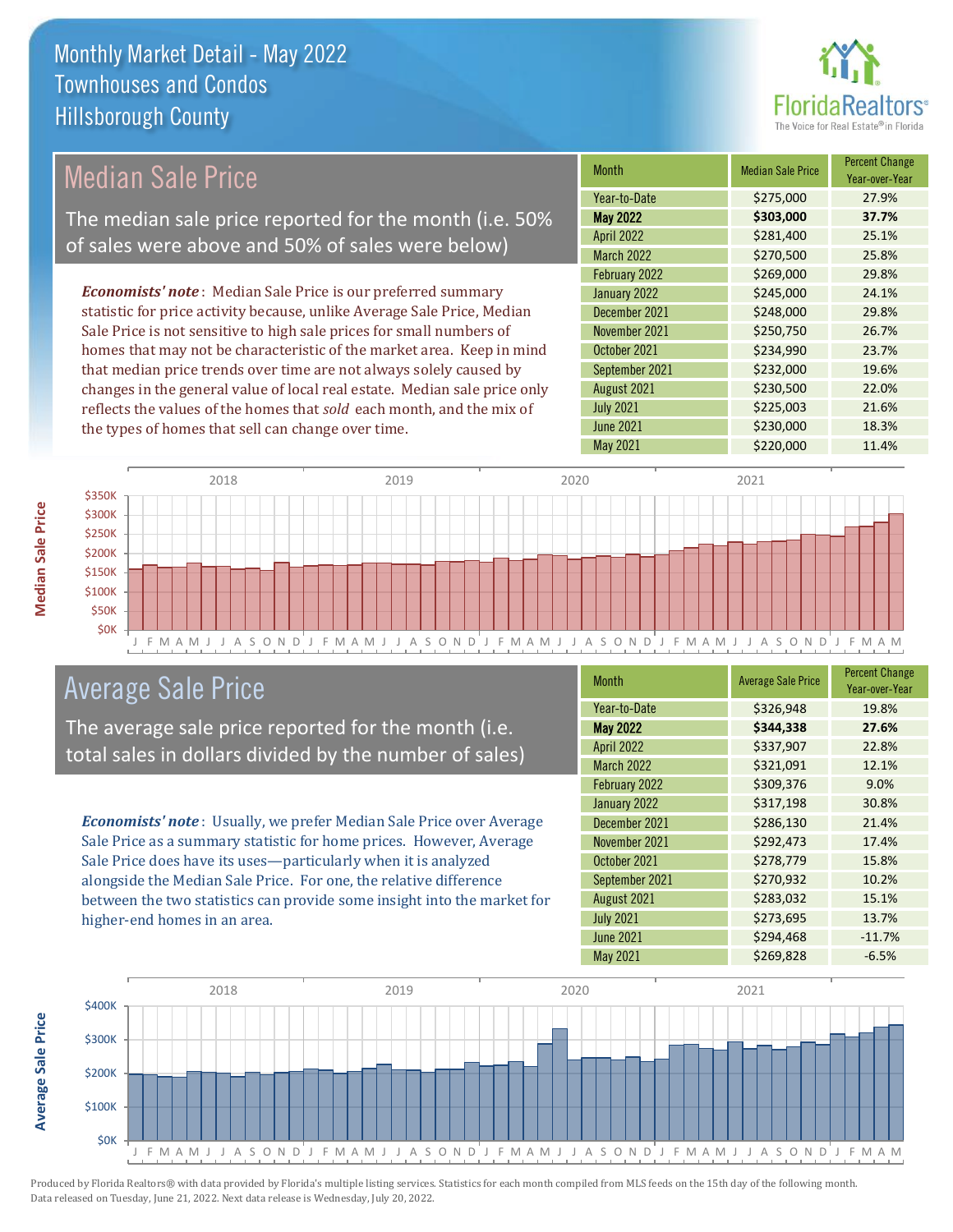

#### ollar Volume

The sum of the sale prices for all sales which closed during the month

*Economists' note* : Dollar Volume is simply the sum of all sale prices in a given time period, and can quickly be calculated by multiplying Closed Sales by Average Sale Price. It is a strong indicator of the health of the real estate industry in a market, and is of particular interest to real estate professionals, investors, analysts, and government agencies. Potential home sellers and home buyers, on the other hand, will likely be better served by paying attention to trends in the two components of Dollar Volume (i.e. sales and prices) individually.

| <b>Month</b>      | Dollar Volume   | <b>Percent Change</b><br>Year-over-Year |
|-------------------|-----------------|-----------------------------------------|
| Year-to-Date      | \$844.8 Million | 4.2%                                    |
| <b>May 2022</b>   | \$198.0 Million | 21.7%                                   |
| <b>April 2022</b> | \$182.5 Million | $-5.9%$                                 |
| <b>March 2022</b> | \$176.3 Million | $-8.1%$                                 |
| February 2022     | \$147.6 Million | 0.0%                                    |
| January 2022      | \$140.5 Million | 23.0%                                   |
| December 2021     | \$160.5 Million | 11.8%                                   |
| November 2021     | \$158.5 Million | 18.0%                                   |
| October 2021      | \$155.8 Million | 4.9%                                    |
| September 2021    | \$169.1 Million | 16.1%                                   |
| August 2021       | \$166.4 Million | 3.4%                                    |
| <b>July 2021</b>  | \$164.2 Million | 7.1%                                    |
| <b>June 2021</b>  | \$196.4 Million | $-5.9%$                                 |
| <b>May 2021</b>   | \$162.7 Million | 33.0%                                   |



# Median Percent of Original List Price Received

The median of the sale price (as a percentage of the original list price) across all properties selling during the month

*Economists' note* : The Median Percent of Original List Price Received is useful as an indicator of market recovery, since it typically rises as buyers realize that the market may be moving away from them and they need to match the selling price (or better it) in order to get a contract on the house. This is usually the last measure to indicate a market has shifted from down to up, so it is what we would call a *lagging* indicator.

| <b>Month</b>      | Med. Pct. of Orig.<br><b>List Price Received</b> | <b>Percent Change</b><br>Year-over-Year |
|-------------------|--------------------------------------------------|-----------------------------------------|
| Year-to-Date      | 101.3%                                           | 1.3%                                    |
| <b>May 2022</b>   | 101.5%                                           | 1.5%                                    |
| <b>April 2022</b> | 102.6%                                           | 2.6%                                    |
| <b>March 2022</b> | 101.9%                                           | 2.3%                                    |
| February 2022     | 100.1%                                           | 1.7%                                    |
| January 2022      | 100.0%                                           | 2.2%                                    |
| December 2021     | 100.0%                                           | 2.5%                                    |
| November 2021     | 100.0%                                           | 1.9%                                    |
| October 2021      | 100.0%                                           | 2.0%                                    |
| September 2021    | 100.0%                                           | 1.8%                                    |
| August 2021       | 100.0%                                           | 2.0%                                    |
| <b>July 2021</b>  | 100.0%                                           | 2.2%                                    |
| <b>June 2021</b>  | 100.0%                                           | 2.1%                                    |
| <b>May 2021</b>   | 100.0%                                           | 2.2%                                    |

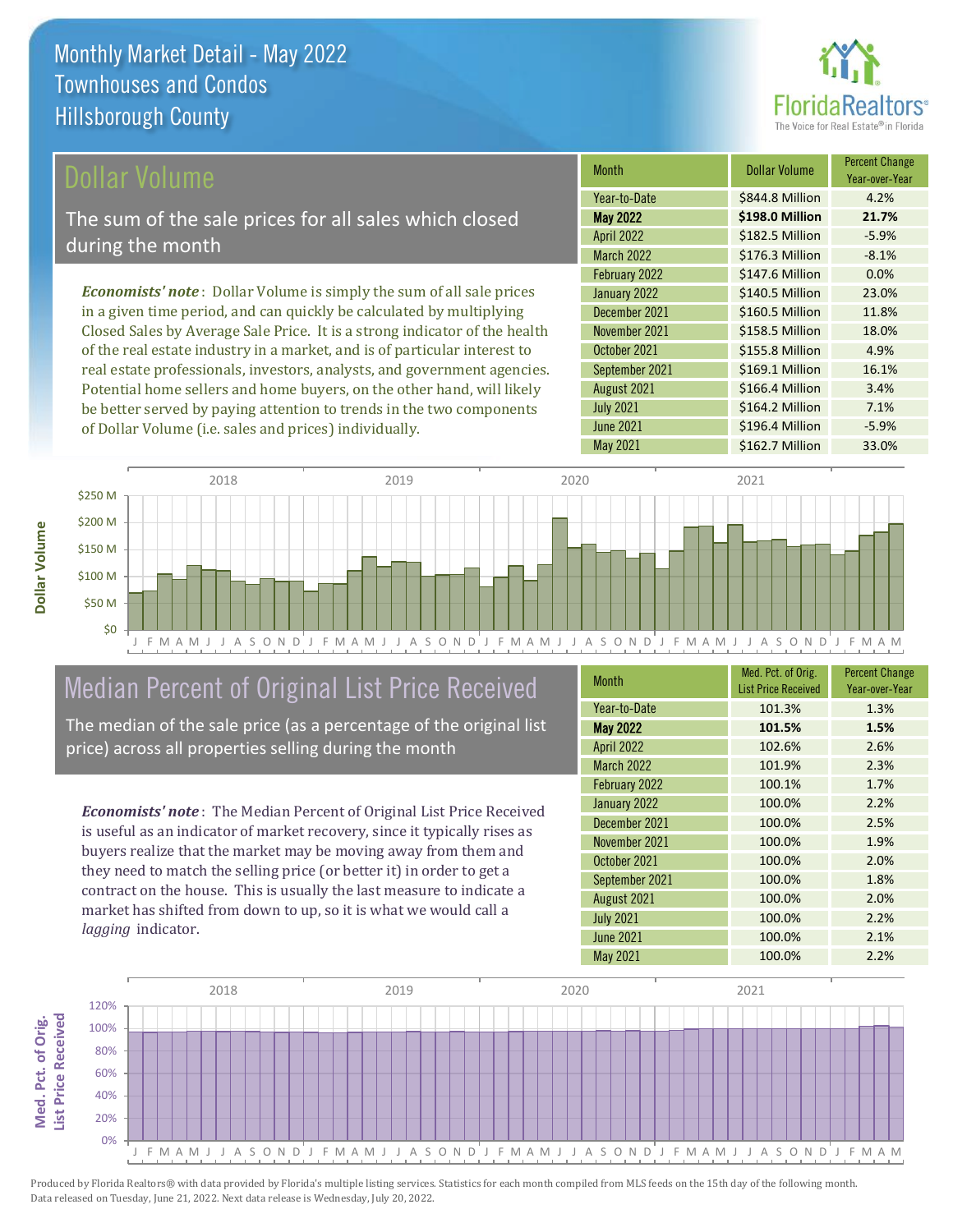

### Median Time to Contract

The median number of days between the listing date and contract date for all Closed Sales during the month

*Economists' note* : Like Time to Sale, Time to Contract is a measure of the length of the home selling process calculated for sales which closed during the month. The difference is that Time to Contract measures the number of days between the initial listing of a property and the signing of the contract which eventually led to the closing of the sale. When the gap between Median Time to Contract and Median Time to Sale grows, it is usually a sign of longer closing times and/or declining numbers of cash sales.

| Month             | Median Time to<br>Contract | <b>Percent Change</b><br>Year-over-Year |
|-------------------|----------------------------|-----------------------------------------|
| Year-to-Date      | 6 Days                     | $-33.3%$                                |
| <b>May 2022</b>   | <b>6 Days</b>              | 20.0%                                   |
| <b>April 2022</b> | 5 Days                     | $-37.5%$                                |
| March 2022        | 5 Days                     | $-54.5%$                                |
| February 2022     | 6 Days                     | $-53.8%$                                |
| January 2022      | 7 Days                     | $-46.2%$                                |
| December 2021     | 7 Days                     | $-61.1%$                                |
| November 2021     | 7 Days                     | $-50.0%$                                |
| October 2021      | 7 Days                     | $-58.8%$                                |
| September 2021    | 7 Days                     | $-53.3%$                                |
| August 2021       | 6 Days                     | $-70.0%$                                |
| <b>July 2021</b>  | 6 Days                     | $-79.3%$                                |
| <b>June 2021</b>  | 5 Days                     | $-82.1%$                                |
| May 2021          | 5 Days                     | $-82.1%$                                |



### Median Time to Sale

**Median Time to** 

**Median Time to** 

The median number of days between the listing date and closing date for all Closed Sales during the month

*Economists' note* : Time to Sale is a measure of the length of the home selling process, calculated as the number of days between the initial listing of a property and the closing of the sale. *Median* Time to Sale is the amount of time the "middle" property selling this month was on the market. That is, 50% of homes selling this month took *less* time to sell, and 50% of homes took *more* time to sell. Median Time to Sale gives a more accurate picture than Average Time to Sale, which can be skewed upward by small numbers of properties taking an abnormally long time to sell.

| <b>Month</b>      | <b>Median Time to Sale</b> | <b>Percent Change</b><br>Year-over-Year |
|-------------------|----------------------------|-----------------------------------------|
| Year-to-Date      | 41 Days                    | $-18.0%$                                |
| <b>May 2022</b>   | 39 Days                    | $-7.1%$                                 |
| <b>April 2022</b> | 40 Days                    | $-14.9%$                                |
| <b>March 2022</b> | 39 Days                    | $-25.0%$                                |
| February 2022     | 41 Days                    | $-25.5%$                                |
| January 2022      | 48 Days                    | $-15.8%$                                |
| December 2021     | 46 Days                    | $-23.3%$                                |
| November 2021     | 45 Days                    | $-25.0%$                                |
| October 2021      | 43 Days                    | $-27.1%$                                |
| September 2021    | 45 Days                    | $-25.0%$                                |
| August 2021       | 45 Days                    | $-27.4%$                                |
| <b>July 2021</b>  | 43 Days                    | $-37.7%$                                |
| <b>June 2021</b>  | 43 Days                    | $-40.3%$                                |
| May 2021          | 42 Days                    | $-44.7%$                                |

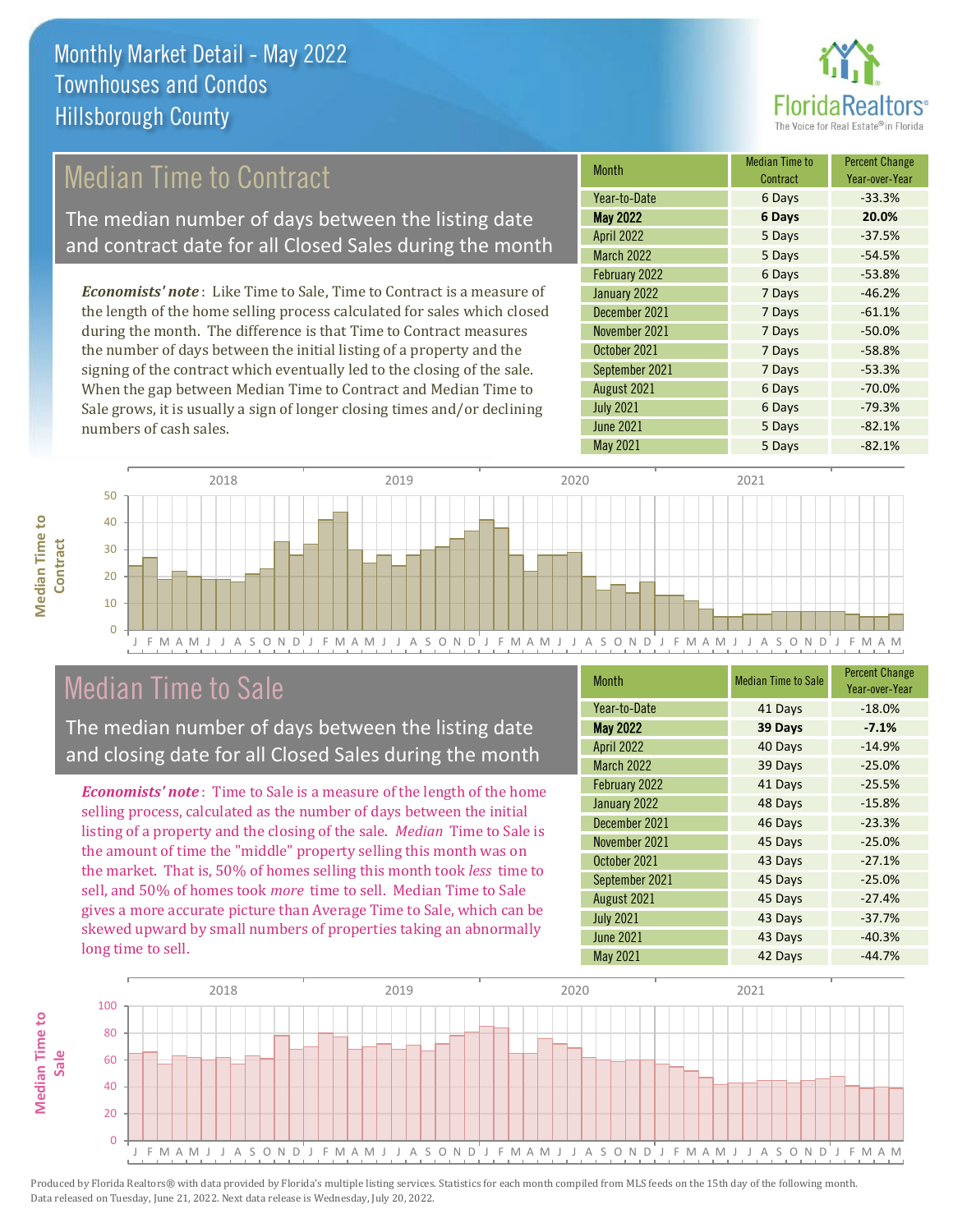distressed properties for sale.



| <b>New Pending Sales</b>                                                       | <b>Month</b>      | <b>New Pending Sales</b> | <b>Percent Change</b><br>Year-over-Year |
|--------------------------------------------------------------------------------|-------------------|--------------------------|-----------------------------------------|
|                                                                                | Year-to-Date      | 2,662                    | $-19.8%$                                |
| The number of listed properties that went under                                | <b>May 2022</b>   | 540                      | $-19.2%$                                |
| contract during the month                                                      | <b>April 2022</b> | 539                      | $-20.6%$                                |
|                                                                                | <b>March 2022</b> | 578                      | $-19.4%$                                |
|                                                                                | February 2022     | 496                      | $-22.3%$                                |
| <b>Economists' note</b> : Because of the typical length of time it takes for a | January 2022      | 509                      | $-17.6%$                                |
| sale to close, economists consider Pending Sales to be a decent                | December 2021     | 502                      | $-5.6%$                                 |
| indicator of potential future Closed Sales. It is important to bear in         | November 2021     | 494                      | $-6.4%$                                 |
| mind, however, that not all Pending Sales will be closed successfully.         | October 2021      | 590                      | $-2.3%$                                 |
| So, the effectiveness of Pending Sales as a future indicator of Closed         | September 2021    | 560                      | $-8.2%$                                 |
| Sales is susceptible to changes in market conditions such as the               | August 2021       | 659                      | 2.8%                                    |



# New Listings

The number of properties put onto the market during the month

availability of financing for homebuyers and the inventory of

*Economists' note* : New Listings tend to rise in delayed response to increasing prices, so they are often seen as a lagging indicator of market health. As prices rise, potential sellers raise their estimations of value—and in the most recent cycle, rising prices have freed up many potential sellers who were previously underwater on their mortgages. Note that in our calculations, we take care to not include properties that were recently taken off the market and quickly relisted, since these are not really *new* listings.

| <b>Month</b>      | <b>New Listings</b> | <b>Percent Change</b><br>Year-over-Year |
|-------------------|---------------------|-----------------------------------------|
| Year-to-Date      | 2,885               | $-7.8%$                                 |
| <b>May 2022</b>   | 622                 | $-6.5%$                                 |
| <b>April 2022</b> | 611                 | $-5.6%$                                 |
| March 2022        | 596                 | $-11.0%$                                |
| February 2022     | 500                 | $-10.2%$                                |
| January 2022      | 556                 | $-5.8%$                                 |
| December 2021     | 415                 | $-4.8%$                                 |
| November 2021     | 462                 | $-10.1%$                                |
| October 2021      | 569                 | $-14.6%$                                |
| September 2021    | 612                 | $-4.2%$                                 |
| August 2021       | 588                 | $-6.1%$                                 |
| <b>July 2021</b>  | 696                 | 2.8%                                    |
| <b>June 2021</b>  | 653                 | 7.2%                                    |
| May 2021          | 665                 | 1.8%                                    |

July 2021 600 -16.8% June 2021 **608** -16.9%



Produced by Florida Realtors® with data provided by Florida's multiple listing services. Statistics for each month compiled from MLS feeds on the 15th day of the following month. Data released on Tuesday, June 21, 2022. Next data release is Wednesday, July 20, 2022.

**New Listings**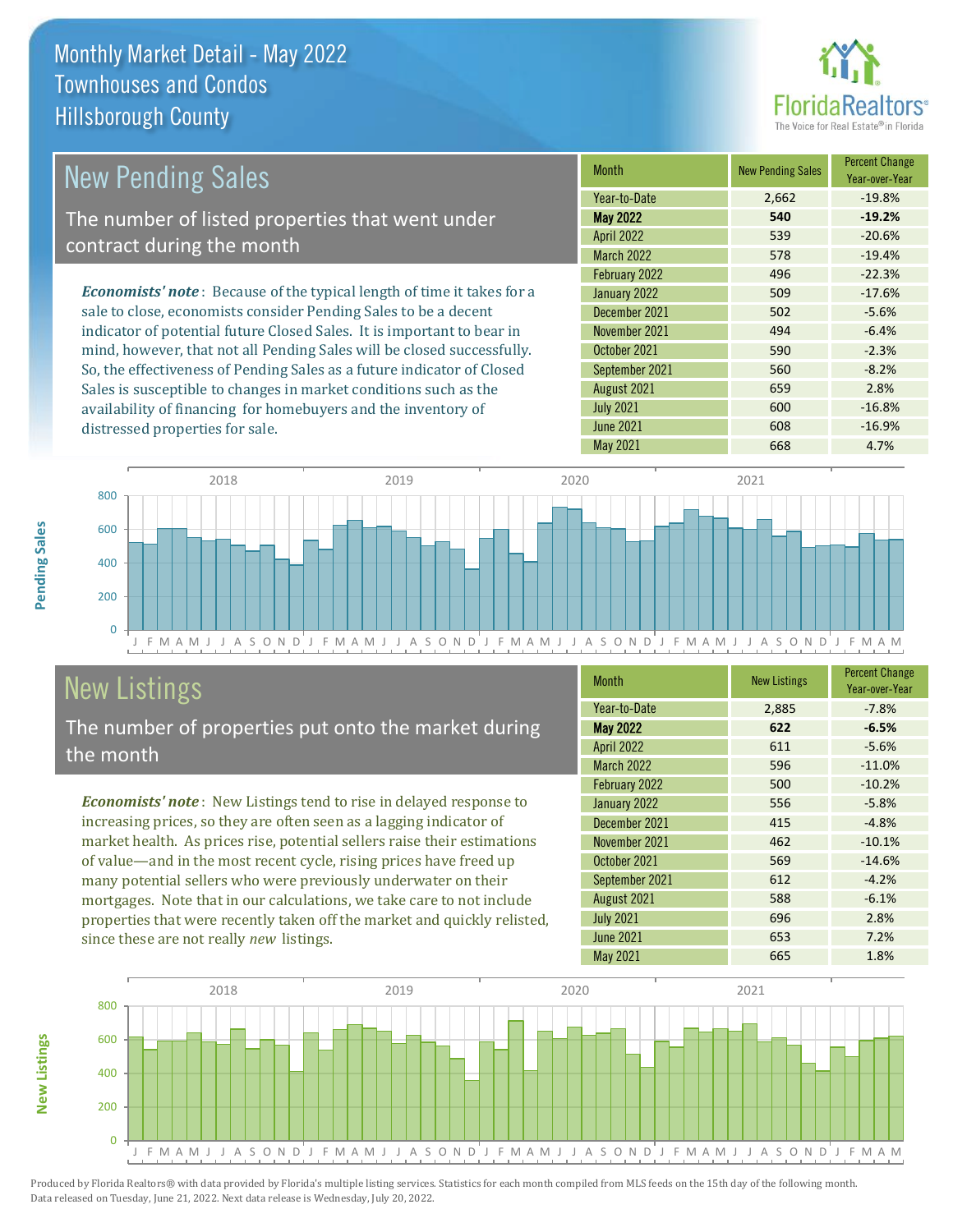

# Inventory (Active Listings)

The number of property listings active at the end of the month

*Economists' note* : There are a number of ways to define and calculate Inventory. Our method is to simply count the number of active listings on the last day of the month, and hold this number to compare with the same month the following year. Inventory rises when New Listings are outpacing the number of listings that go off-market (regardless of whether they actually sell). Likewise, it falls when New Listings aren't keeping up with the rate at which homes are going off-market.

| <b>Month</b>             | Inventory | <b>Percent Change</b><br>Year-over-Year |
|--------------------------|-----------|-----------------------------------------|
| <b>YTD (Monthly Avg)</b> | 331       | $-20.6%$                                |
| <b>May 2022</b>          | 426       | 27.9%                                   |
| <b>April 2022</b>        | 360       | 7.1%                                    |
| <b>March 2022</b>        | 298       | $-22.0%$                                |
| February 2022            | 287       | $-38.1%$                                |
| January 2022             | 282       | $-50.4%$                                |
| December 2021            | 275       | $-56.8%$                                |
| November 2021            | 358       | $-56.1%$                                |
| October 2021             | 390       | $-56.4%$                                |
| September 2021           | 416       | $-52.7%$                                |
| August 2021              | 370       | $-58.5%$                                |
| <b>July 2021</b>         | 444       | $-53.0%$                                |
| <b>June 2021</b>         | 351       | $-64.7%$                                |
| <b>May 2021</b>          | 333       | $-71.1%$                                |



### Months Supply of Inventory

An estimate of the number of months it will take to deplete the current Inventory given recent sales rates

*Economists' note* : MSI is a useful indicator of market conditions. The benchmark for a balanced market (favoring neither buyer nor seller) is 5.5 months of inventory. Anything higher is traditionally a buyers' market, and anything lower is a sellers' market. There is no single accepted way of calculating MSI. A common method is to divide current Inventory by the most recent month's Closed Sales count, but this count is a usually poor predictor of future Closed Sales due to seasonal cycles. To eliminate seasonal effects, we use the 12-month average of monthly Closed Sales instead.

| <b>Month</b>             | <b>Months Supply</b> | <b>Percent Change</b><br>Year-over-Year |
|--------------------------|----------------------|-----------------------------------------|
| <b>YTD (Monthly Avg)</b> | 0.6                  | $-14.3%$                                |
| <b>May 2022</b>          | 0.8                  | 33.3%                                   |
| April 2022               | 0.6                  | 0.0%                                    |
| March 2022               | 0.5                  | $-28.6%$                                |
| February 2022            | 0.5                  | $-37.5%$                                |
| January 2022             | 0.5                  | $-50.0%$                                |
| December 2021            | 0.5                  | $-58.3%$                                |
| November 2021            | 0.6                  | $-60.0%$                                |
| October 2021             | 0.7                  | $-58.8%$                                |
| September 2021           | 0.7                  | $-58.8%$                                |
| August 2021              | 0.6                  | $-66.7%$                                |
| <b>July 2021</b>         | 0.7                  | $-63.2%$                                |
| <b>June 2021</b>         | 0.6                  | $-70.0%$                                |
| May 2021                 | 0.6                  | $-75.0%$                                |

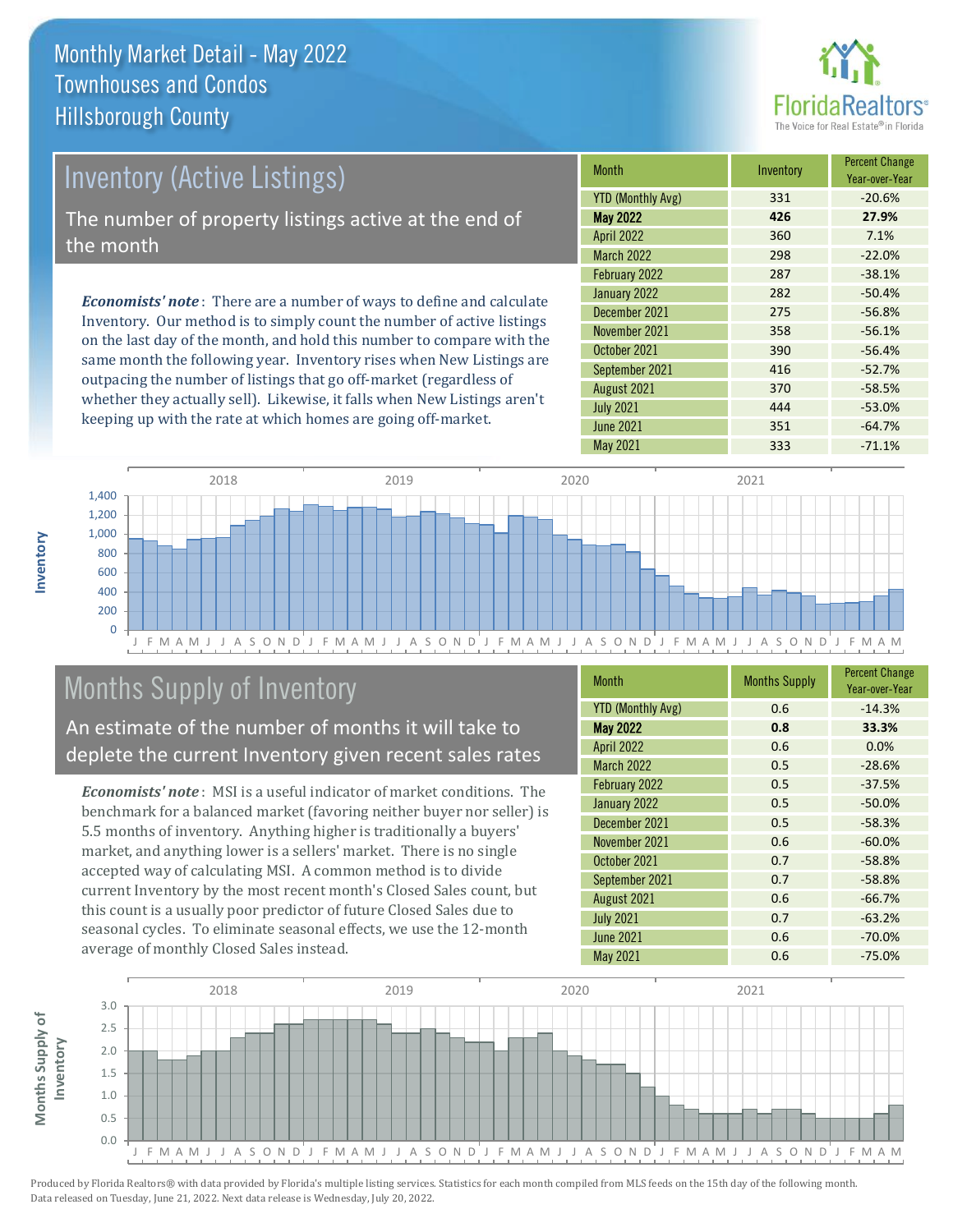

## Closed Sales by Sale Price

The number of sales transactions which closed during the month

*Economists' note:* Closed Sales are one of the simplest—yet most important—indicators for the residential real estate market. When comparing Closed Sales across markets of different sizes, we recommend comparing the percent changes in sales rather than the number of sales. Closed Sales (and many other market metrics) are affected by seasonal cycles, so actual trends are more accurately represented by year-over-year changes (i.e. comparing a month's sales to the amount of sales in the same month in the previous year), rather than changes from one month to the next.





#### Median Time to Contract by Sale Price The median number of days between the listing date and contract date for all Closed Sales during the month

*Economists' note* : Like Time to Sale, Time to Contract is a measure of the length of the home selling process calculated for sales which closed during the month. The difference is that Time to Contract measures the number of days between the initial listing of a property and the signing of the contract which eventually led to the closing of the sale. When the gap between Median Time to Contract and Median Time to Sale grows, it is usually a sign of longer closing times and/or declining numbers of cash sales.

| <b>Sale Price</b>     | Median Time to<br>Contract | <b>Percent Change</b><br>Year-over-Year |
|-----------------------|----------------------------|-----------------------------------------|
| Less than \$50,000    | (No Sales)                 | N/A                                     |
| $$50,000 - $99,999$   | 18 Days                    | $-21.7%$                                |
| $$100,000 - $149,999$ | 7 Days                     | 16.7%                                   |
| $$150,000 - $199,999$ | 6 Days                     | 20.0%                                   |
| \$200,000 - \$249,999 | 6 Days                     | 50.0%                                   |
| \$250,000 - \$299,999 | 5 Days                     | 0.0%                                    |
| \$300,000 - \$399,999 | 6 Days                     | 100.0%                                  |
| \$400,000 - \$599,999 | 6 Days                     | 20.0%                                   |
| \$600,000 - \$999,999 | 6 Days                     | $-40.0%$                                |
| \$1,000,000 or more   | 5 Days                     | 25.0%                                   |



**Closed Sales**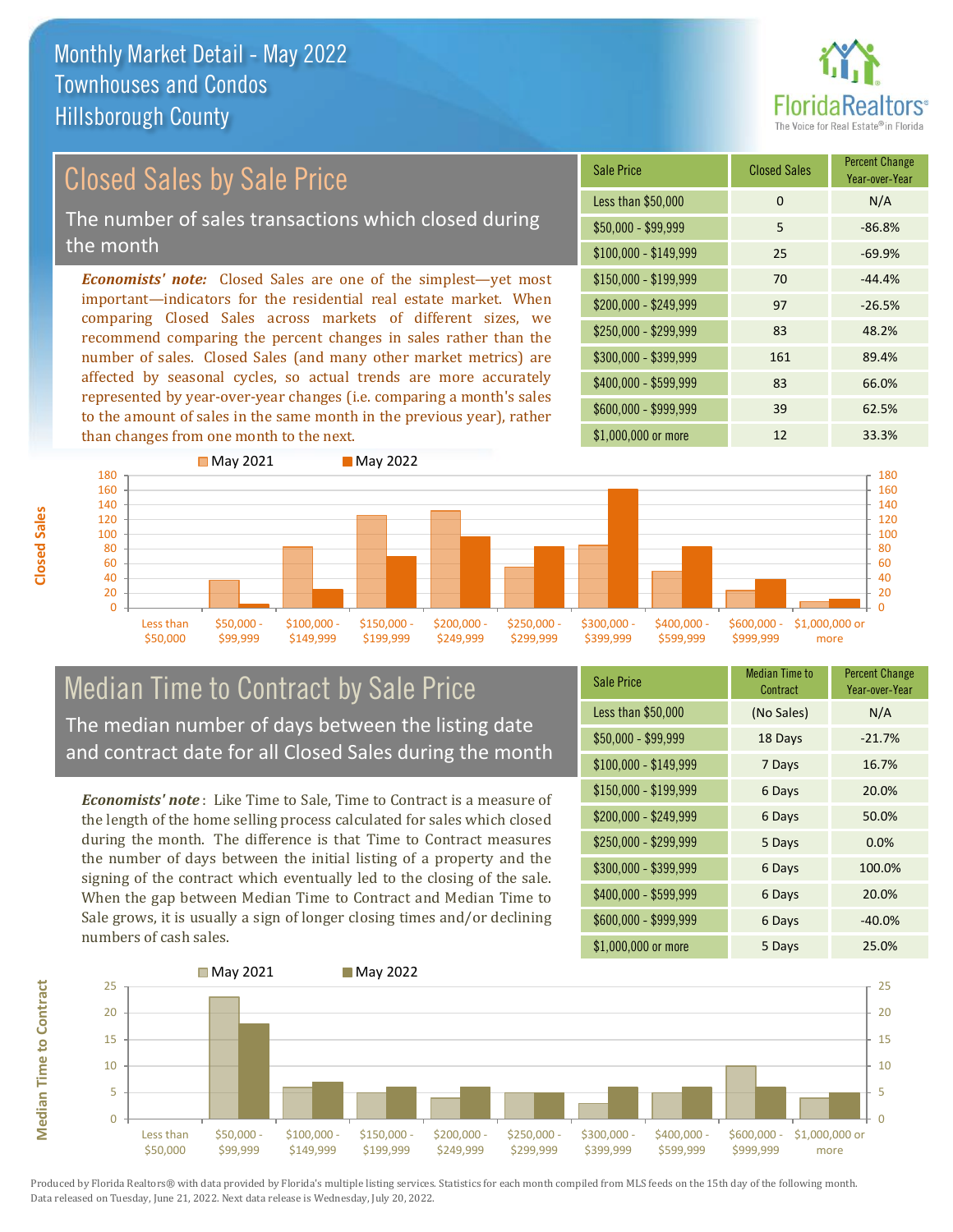

# New Listings by Initial Listing Price

The number of properties put onto the market during the month

*Economists' note:* New Listings tend to rise in delayed response to increasing prices, so they are often seen as a lagging indicator of market health. As prices rise, potential sellers raise their estimations of value—and in the most recent cycle, rising prices have freed up many potential sellers who were previously underwater on their mortgages. Note that in our calculations, we take care to not include properties that were recently taken off the market and quickly relisted, since these are not really *new* listings.

| <b>Initial Listing Price</b> | <b>New Listings</b> | <b>Percent Change</b><br>Year-over-Year |
|------------------------------|---------------------|-----------------------------------------|
| Less than \$50,000           | $\Omega$            | N/A                                     |
| $$50,000 - $99,999$          | $\mathbf{1}$        | $-95.7%$                                |
| $$100,000 - $149,999$        | 18                  | $-79.1%$                                |
| $$150,000 - $199,999$        | 85                  | $-42.6%$                                |
| \$200,000 - \$249,999        | 92                  | $-25.2%$                                |
| \$250,000 - \$299,999        | 111                 | 40.5%                                   |
| \$300,000 - \$399,999        | 142                 | 29.1%                                   |
| \$400,000 - \$599,999        | 109                 | 94.6%                                   |
| \$600,000 - \$999,999        | 50                  | 163.2%                                  |
| \$1,000,000 or more          | 14                  | $-33.3%$                                |



#### Inventory by Current Listing Price The number of property listings active at the end of the month

*Economists' note* : There are a number of ways to define and calculate Inventory. Our method is to simply count the number of active listings on the last day of the month, and hold this number to compare with the same month the following year. Inventory rises when New Listings are outpacing the number of listings that go off-market (regardless of whether they actually sell). Likewise, it falls when New Listings aren't keeping up with the rate at which homes are going off-market.

| <b>Current Listing Price</b> | Inventory      | <b>Percent Change</b><br>Year-over-Year |
|------------------------------|----------------|-----------------------------------------|
| Less than \$50,000           | 0              | N/A                                     |
| $$50,000 - $99,999$          | $\overline{2}$ | $-85.7%$                                |
| $$100,000 - $149,999$        | 8              | $-85.5%$                                |
| $$150,000 - $199,999$        | 64             | 12.3%                                   |
| \$200,000 - \$249,999        | 67             | 42.6%                                   |
| \$250,000 - \$299,999        | 56             | 80.6%                                   |
| \$300,000 - \$399,999        | 76             | 58.3%                                   |
| $$400,000 - $599,999$        | 78             | 143.8%                                  |
| \$600,000 - \$999,999        | 46             | 119.0%                                  |
| \$1,000,000 or more          | 29             | 3.6%                                    |



Produced by Florida Realtors® with data provided by Florida's multiple listing services. Statistics for each month compiled from MLS feeds on the 15th day of the following month. Data released on Tuesday, June 21, 2022. Next data release is Wednesday, July 20, 2022.

**Inventory**